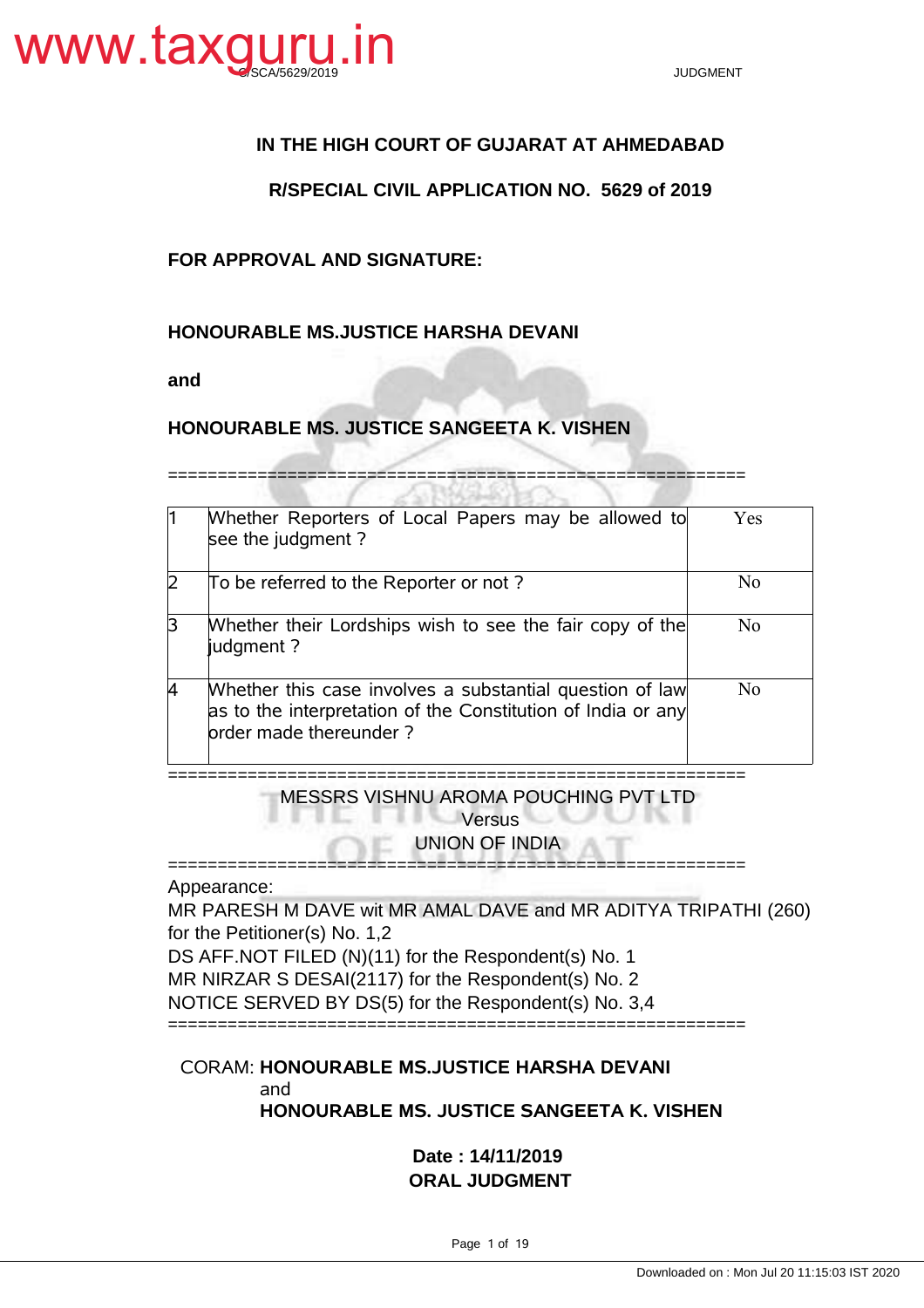# **(PER : HONOURABLE MS.JUSTICE HARSHA DEVANI)**

1. By this petition under article 226 of the Constitution of India, the petitioners seek the following substantive reliefs:-

"16. In the above premises, the petitioners most respectfully pray as under:-

(A) That Your Lordships may be pleased to issue a Writ of Mandamus or Writ of Certiorari or any other appropriate writ, direction or order, quashing and setting aside the Respondents' decision conveyed vide letter F.No.1/22-01/SYSTEMS/2018-19 Part-I dated 7.3.2019 (Annexure-"I") with all consequential reliefs to the Petitioner including a declaration that the Petitioner's tax liability of August, 2017 stands fully discharged within the period stipulated under the GST Laws;

(B) That Your Lordships may be pleased to issue a Writ of Mandamus or any other appropriate writ, direction or order, directing the Respondents herein to order regularization of the Petitioner's GSTR-3B for August, 2017 (Annexure-"B") by bringing it in line with GSTR-1 furnished by the Petitioner (Annexure-"D") in respect of information and details including payment of tax due by the Petitioner for August, 2017;

**WEB COPY** 

*(C)* That Your Lordships may be pleased to issue a Writ of Mandamus or any other appropriate writ, direction or order, directing the Respondents, their servants and agents to make an appropriate entry in the Petitioner's electronic liability register corresponding to the Unique Identification Number in respect of discharge of the Petitioner's tax liability for August, 2017;

2. The first petitioner Messrs Vishnu Aroma Private Limited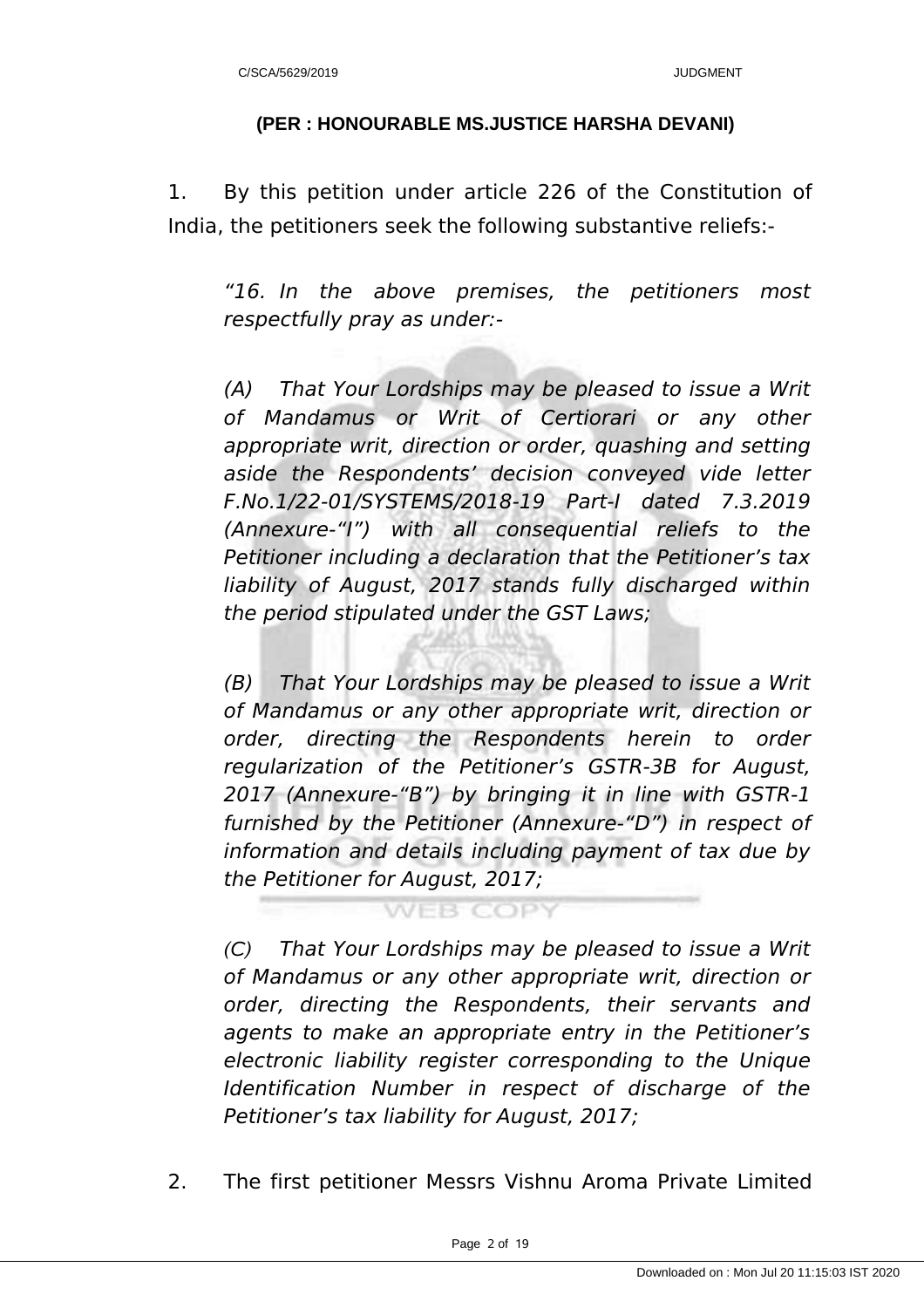(hereinafter referred to as "the petitioner") is engaged in manufacturing Pan Masala, which are sold under the brand name of "Vimal". The petitioner has been registered as a manufacturer and supplier of Pan Masala. It is the case of the petitioner that it has been paying liabilities under the Goods and Services Tax Acts and also complying with the procedural formalities laid down under the Central Goods and Services Tax Act, 2017 (hereinafter referred to as "the CGST Act"), Integrated Goods and Services Tax Act, 2017 and Central Goods and Services Tax Rules, 2017 (hereinafter referred to as the "CGST Rules").

2.1 The Goods and Services Tax Laws have been brought into force with effect from 1.7.2017. All the transactions in the nature of maintenance of records and registers, payment of tax, submission of returns, etc. are electronically maintained under the GST laws, and the transactions regarding payment of tax and submission of returns are undertaken through the common portal created by the Central Government. It is the case of the petitioner that it has been complying with the procedural requirement electronically, in accordance with the statutory provisions.

2.2 For August, 2017, the total tax liability of the petitioner was Rs.128,63,47,508/-. The petitioner discharged this liability partly by paying tax in cash and partly by paying tax through the legally availed Input Tax Credit (ITC). The petitioner paid tax liability of Rs.87,62,55,084/- and Rs.26,88,56,662/- from its account in the HDFC Bank, whereas tax liability of Rs.14,12,35,762/- came to be paid by utilizing ITC in the petitioner's credit ledger. The petitioner also paid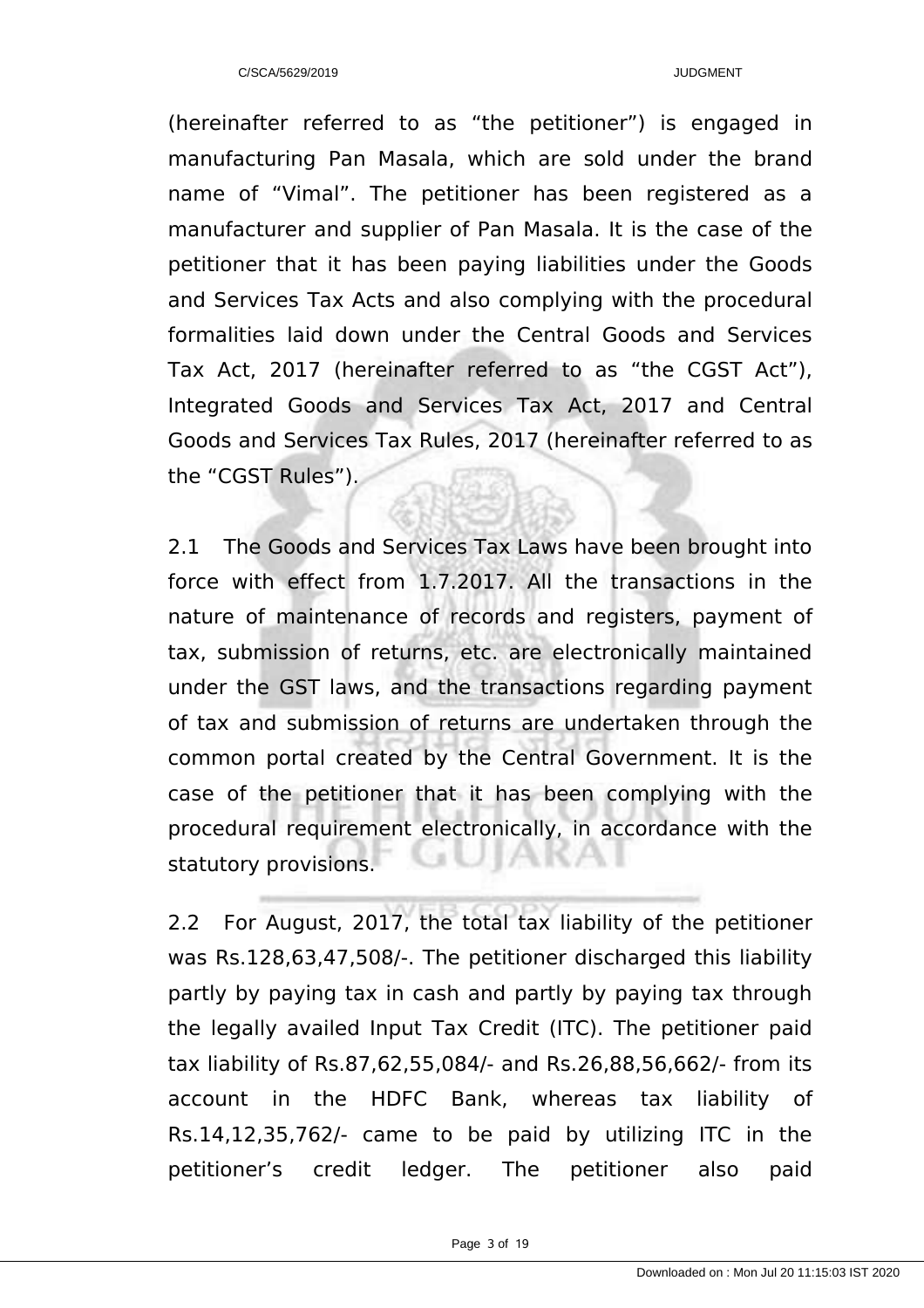Rs.87,62,55,084/- vide Challan dated 19.9.2017, and a further sum of Rs.26,88,56,662/- also came to be paid on the same day, that is, 19.9.2017, but by a separate Challan.

2.3 The procedure for payment of tax has been provided under section 49 of CGST Act. By virtue of sub- section (1) of section 49, one of the modes for depositing money towards tax, interest, penalty, fee or any other amount is internet banking. Sub-section (7) of section 49 of the CGST Act provides that all liabilities of a taxable person under the Act shall be recorded and maintained in an Electronic Liability Register in such a manner as may be prescribed. By virtue of rule 85(1) of CGST Rules, Form GST PMT-01 is prescribed for electronic liability register. Such electronic liability register in this format is maintained for the petitioner also on common portal.

2.4 For making payment by cash, an electronic cash ledger is required to be maintained as provided under rule 87(1) of the CGST Rules. Such electronic cash ledger for each person is maintained on the common portal for crediting the amount deposited and debiting the payment therefrom towards tax, interest, etc. Such electronic cash ledger on the common portal in the Form as prescribed under rule 87(1) of the CGST Rules is maintained for the petitioner.

2.5 When any payment is made by an assessee by internet banking, a number for the challan for making payment is generated, which is known as Challan Portal Identification Number (CPIN). For two challans dated 19.9.2017, through which the petitioner has paid a total sum of Rs.114.51 crores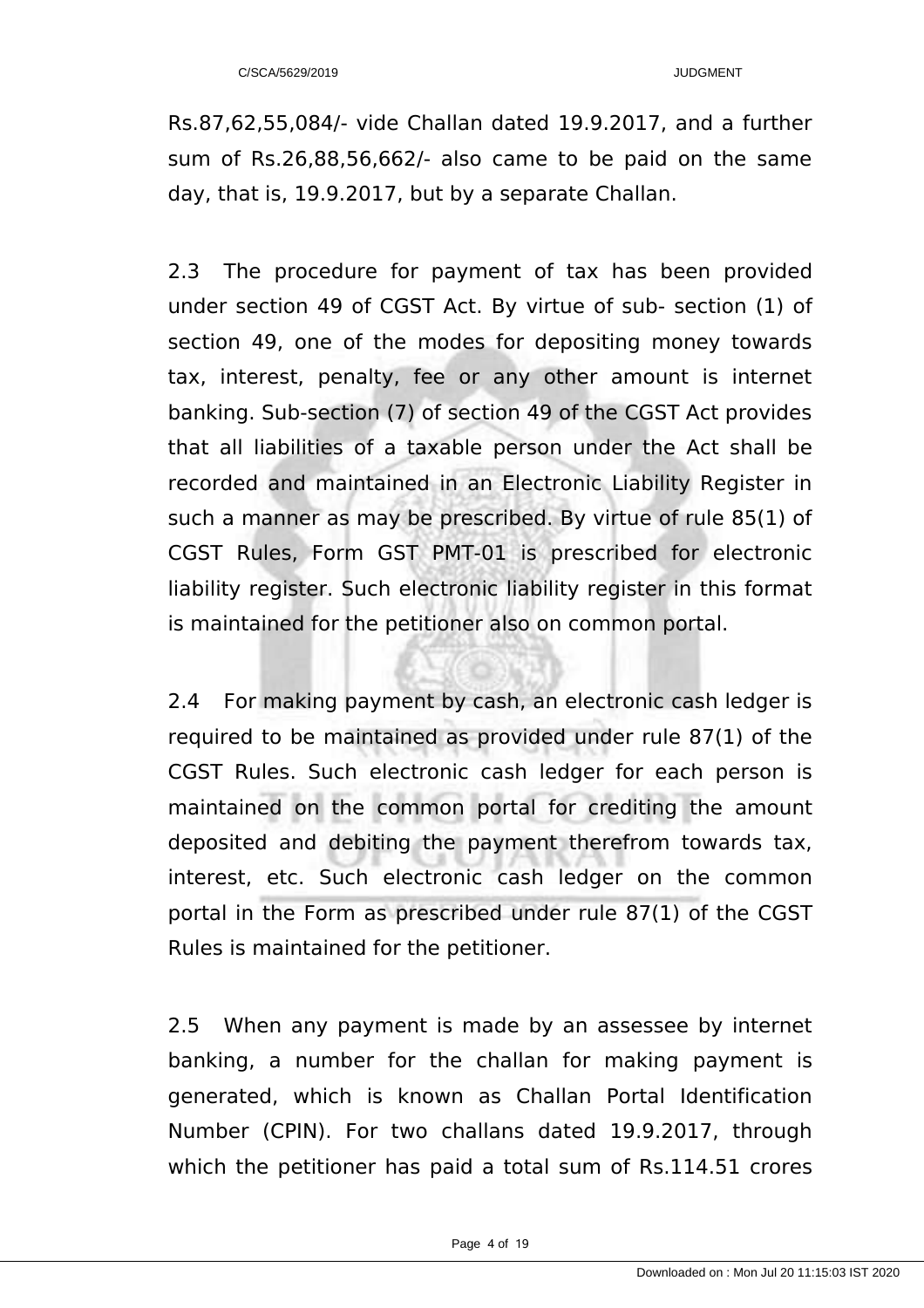(rounded off), such CPINs have been generated on the common portal, and such numbers appear on the challans with other details. CPIN for payment of taxes by the petitioner are 17092400195007 and 17092400195744.

2.6 On successful credit of the amount to the concerned Government account maintained in the authorised bank, a Challan Identification Number is generated by the collecting bank, and the same is indicated in the challan as laid down under sub-rule (6) of rule 87 of the CGST Rules. In the petitioner's case, such CINs have been generated, and such Challan Identification Numbers have been recorded on the challans also, which are HDFC17092400195007 and HDFC17092400195744.

2.7 On receipt of the Challan Identification Number from the collecting bank, such amount is credited to the electronic cash ledger of the person on whose behalf the deposit has been made, and the common portal is to make available a receipt to this effect. Such provision is made under sub-rule (7) of rule 87 of the CGST Rules. In the petitioner's case for payment of Rs.114.51 crores (rounded off) made in cash through the electronic cash ledger via internet banking, credit of such amount has also been given in the petitioner's electronic cash ledger.

2.8 Rule 88 (1) of CGST Rules provides for generating a Unique Identification Number at the common portal for each debit or credit to the electronic cash or credit ledger. In the petitioner's case, this Unique Identification Number (UIN) has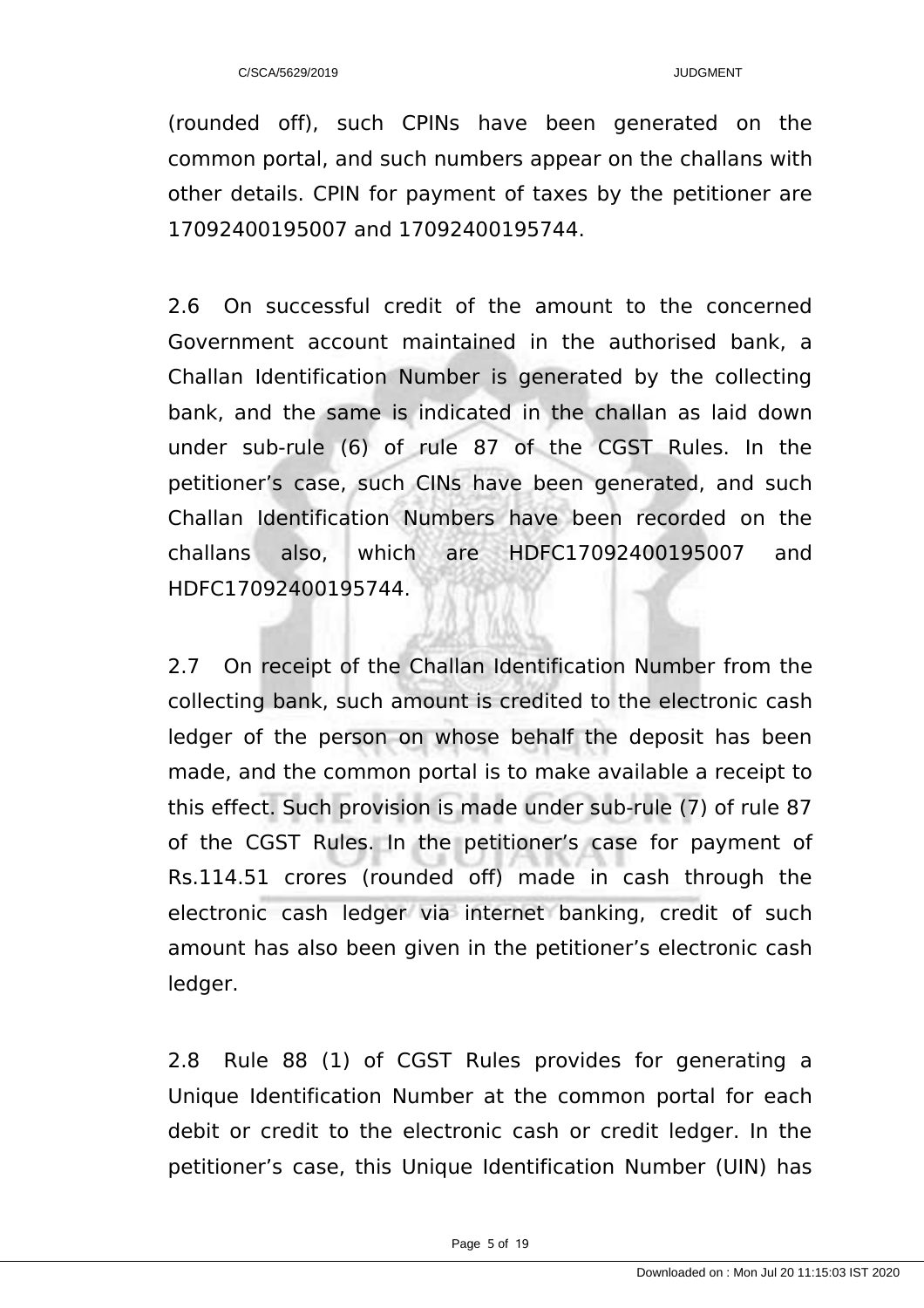also been generated for each of the challans. On the challan, the UIN is shown as 'BRN', that is, Bank Reference Number, the numbers being BRN 374991396 and BRN 374995316. All these numbers appear on the challans generated on the common portal (viz. the System), thereby signifying that the petitioner has paid the tax for August, 2017.

2.9 For completing the transaction, a Unique Identification Number relating to discharge of any liability is to be indicated in the corresponding entry in the electronic liability register. This procedural requirement of sub-rule (2) of rule 88 of the CGST Rules is, however, not completed in the petitioner's case because of a glitch and ultimate crashing down of the common portal system in September, 2017.

2.10 All the above referred details about CPIN, CIN and even BRN appear on both the challans dated 19.9.2017; and thus the payment of tax aggregating to Rs.114.51 crores (rounded off) in cash towards the petitioner's tax liability of August, 2017 is not under any dispute or doubt. The remaining amount of Rs.14.12 crores (rounded off) has been paid from ITC legally available to the petitioner, and debit entry of such ITC has also been made in the credit ledger of the petitioner. In the present proceedings, there is no dispute or doubt about payment of tax from ITC also.

2.11 It is further the case of the petitioner that the entire tax liability of August, 2017, having been discharged by  $19<sup>th</sup>$ September, 2017, the petitioner proposed to furnish GSTR-3B on 20<sup>th</sup> September, 2017; but the common portal was not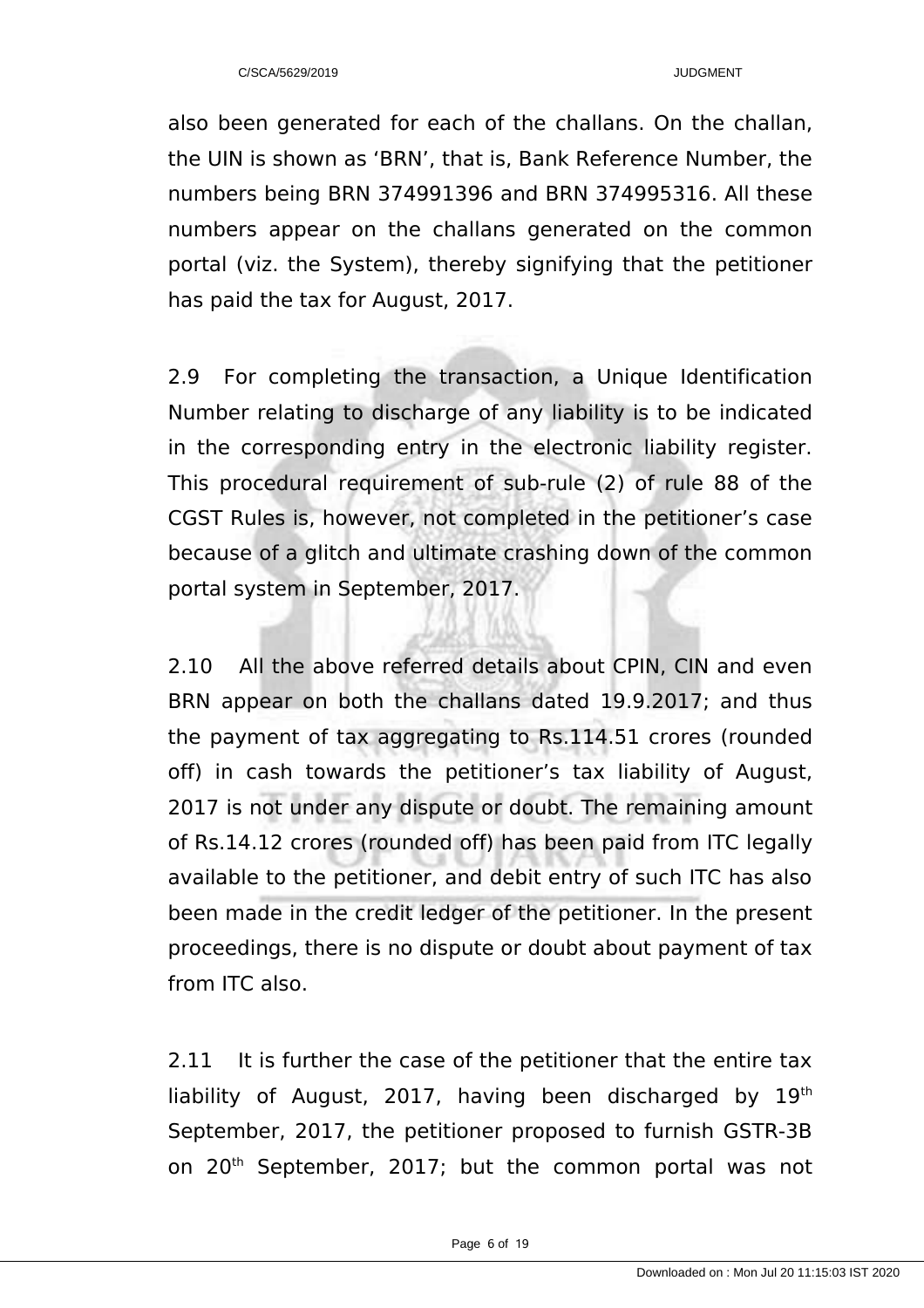running properly due to heavy load because millions of registered persons were trying to upload their returns and the common portal which was introduced only in July, 2017 was not capable of taking such a huge load. Consequently, the petitioner's efforts to upload GSTR-3B on 20<sup>th</sup> September, 2017 failed. On the next day, that is, on  $21<sup>st</sup>$  September, 2017, the System crashed. Due to this unfortunate turn of events, the System accepted the petitioner's GSTR-3B on 21.9.2017, but the information and details in all the columns of this return were shown as "zero", though the payment of tax liability of the month had also been fully made by the petitioner.

2.12 Since GSTR-3B was uploaded on the common portal in the above manner, the requirement of sub-rule (2) of rule 88 of the CGST Rules, that is, indicating the Unique Identification Number relating to discharge of the liability in the corresponding entry in the electronic liability register has not been made in the System, which operates on its own, namely that, the petitioner has no access to make any entry, etc. in the System, and consequently not in the electronic liability register maintained under rule 85 of the CGST Rules also.

2.13 The petitioner, therefore, immediately informed the Assistant Commissioner in charge of its unit vide a letter dated 21.9.2017 about the payment and discharging duty liability for August, 2017 but inability to correct GSTR-3B return submitted on GSTM portal. The office of the Assistant Commissioner has made an endorsement on this letter advising the petitioner to approach the Help Desk to sort out the issue.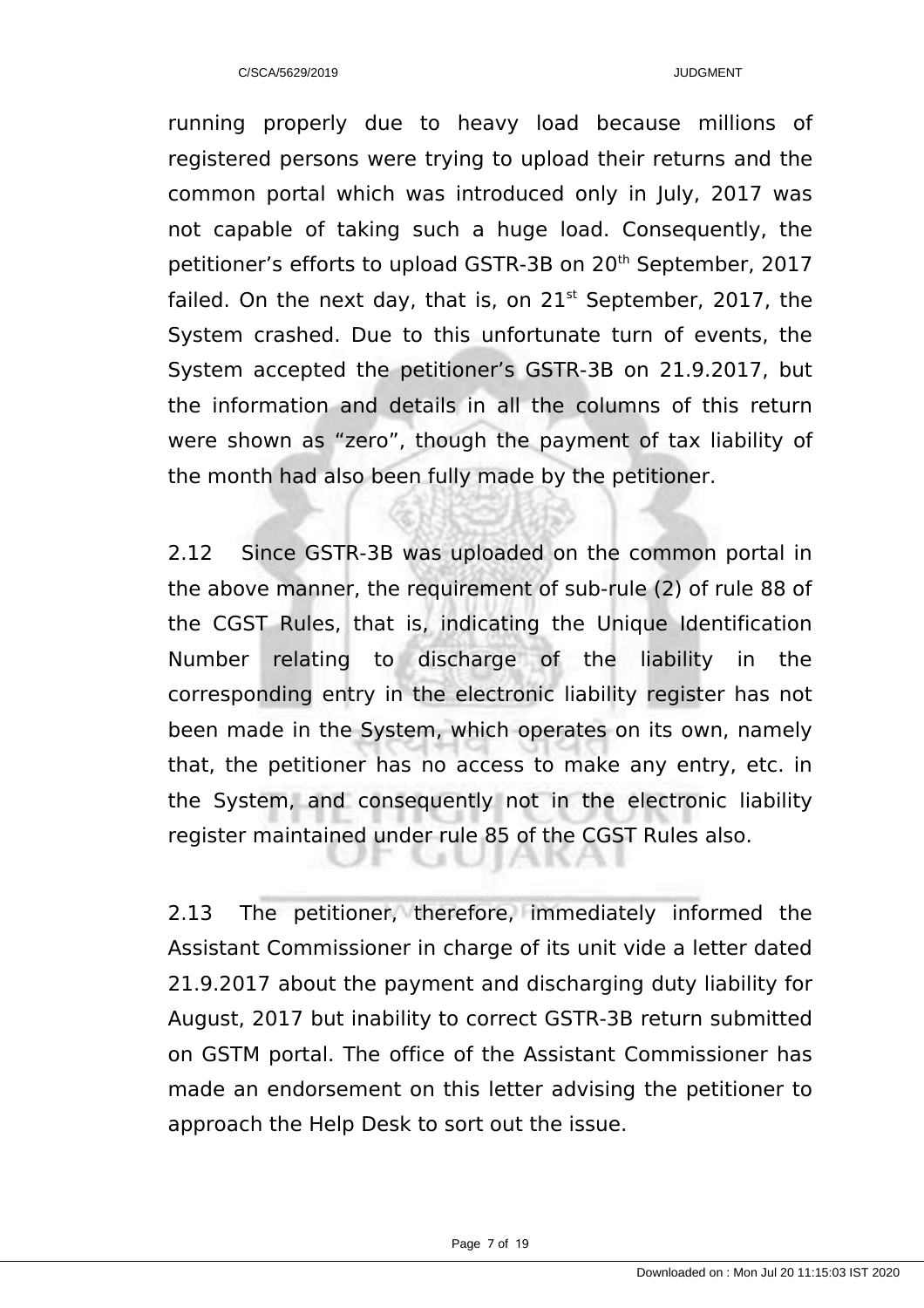2.14 According to the petitioner, for August, 2017, it has thereafter furnished a return in form GSTR-1 as prescribed under rule 59(1) of the CGST Rules. All required details, including the tax liability and also its payment, are furnished under GSTR-1 by the petitioner.

2.15 The petitioner's representative thereafter visited the Help Desk at GST Bhavan, Ambawadi, and informed the Officers there about the above difficulty in respect of GSTR-3B. The petitioner's representative was, however, informed that any error in GSTR-3B would be taken care of when GSTR-2 and GSTR-3 were filed by the concerned registered person. A copy of Circular No.7/7/2017-GST dated 1<sup>st</sup> September, 2017 issued by the Government of India was also handed over to the petitioner's representative, wherein correction of erroneous details furnished in Form GSTR-3B was referred to. It is the case of the petitioner that as it has already furnished GSTR-1, it was eagerly waiting for GSTR-2 and GSTR-3 to be prescribed by the Government; but neither was the format of GSTR-2 and GSTR-3 prescribed, nor was any provision made for such return for a few months. **GUIARAT** 

2.16 The petitioner's case was not that of furnishing erroneous details in GSTR-3B, but it was a case where the System had crashed. But since the petitioner was assured of correction of GSTR-3B, the petitioner waited for form or format of GSTR-2 and GSTR-3 being published, and also the period that may be prescribed by the Government for filing such returns so as to correct and rectify GSTR-3B of August, 2017. It is the case of the petitioner that it has complied with the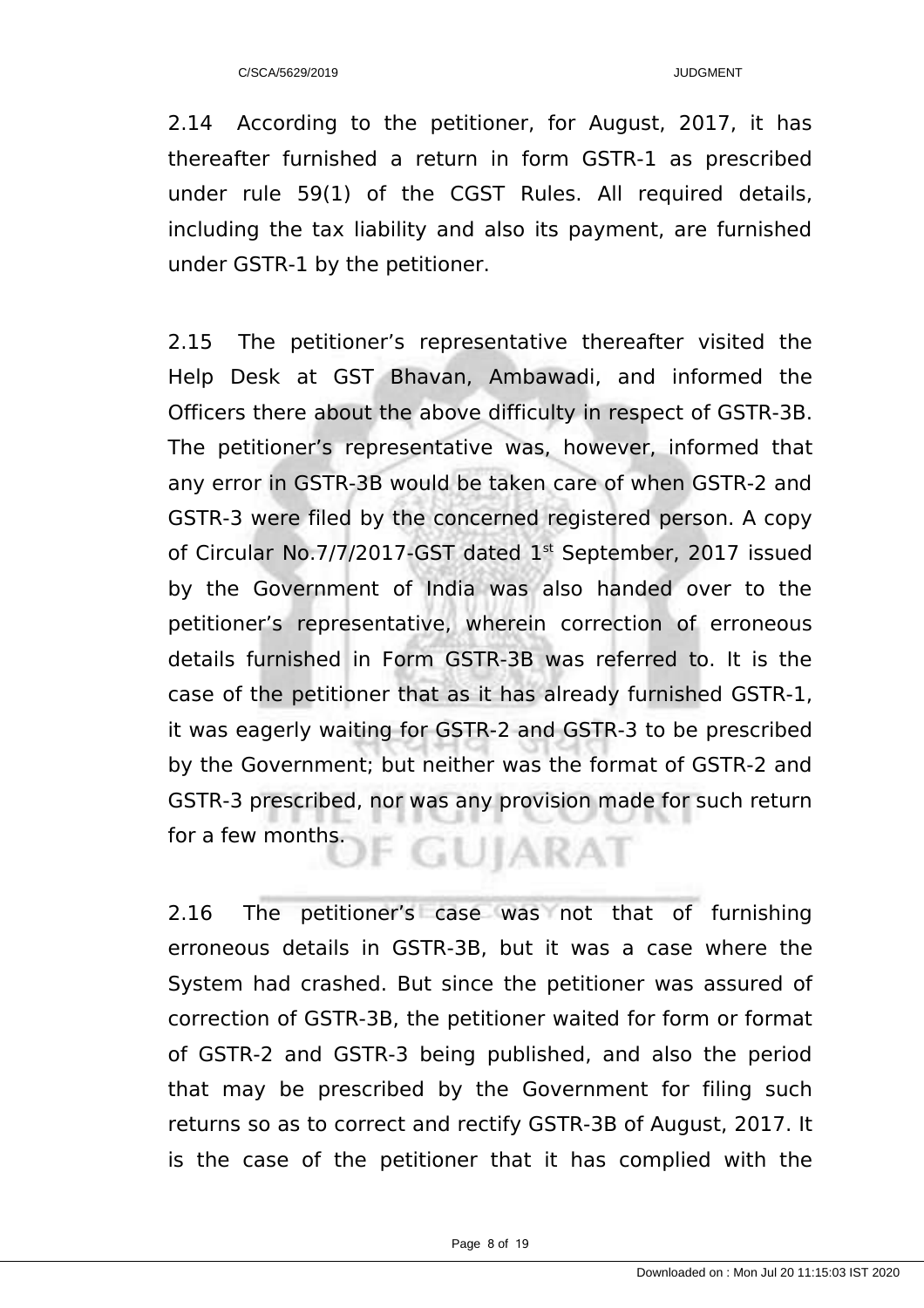procedural requirements and also the obligation of discharging tax liability for the subsequent months, that is, September, 2017 and thereafter in accordance with the law during this period when the petitioners were waiting for the Government's further circular and clarification about GSTR-2 and GSTR-3. But, in December, 2017, the Government decided that time period for filing of GSTR-2 and GSTR-3 for July, 2017 to March, 2018 would be worked out by a Committee of Officers, and accordingly, the previous Circular dated 1.9.2017 was kept in abeyance till such time. Thus, the assurance given to the petitioner by the Officers manning the Help Desk did not result in any positive action or development. The return in form GSTR-3B for August, 2017 continues to have all information and details as "zero", and consequently, the entry about discharging tax liability of August, 2017 in the petitioner's electronic liability register as required under rule 88(2) of the CGST Rules is still not made.

2.17 In this view of the matter, the petitioner had been continuously approaching all the responsible officers of Ahmedabad-North Commissionerate, and also the higher officers like the Chairman of the Central Board of Indirect Taxes and Customs as well as the Assistant Director in charge of the System of the common portal. The petitioner has submitted letters and representations in writing to the Chief Commissioner of Ahmedabad Zone, the Assistant Director of DGGSTI, the Deputy Commissioner of CGST in charge of the petitioner's factory, the Nodal Officer in charge of the Nodal Office for sorting out system related problems, the Assistant Commissioner in charge of Systems at Gandhinagar, the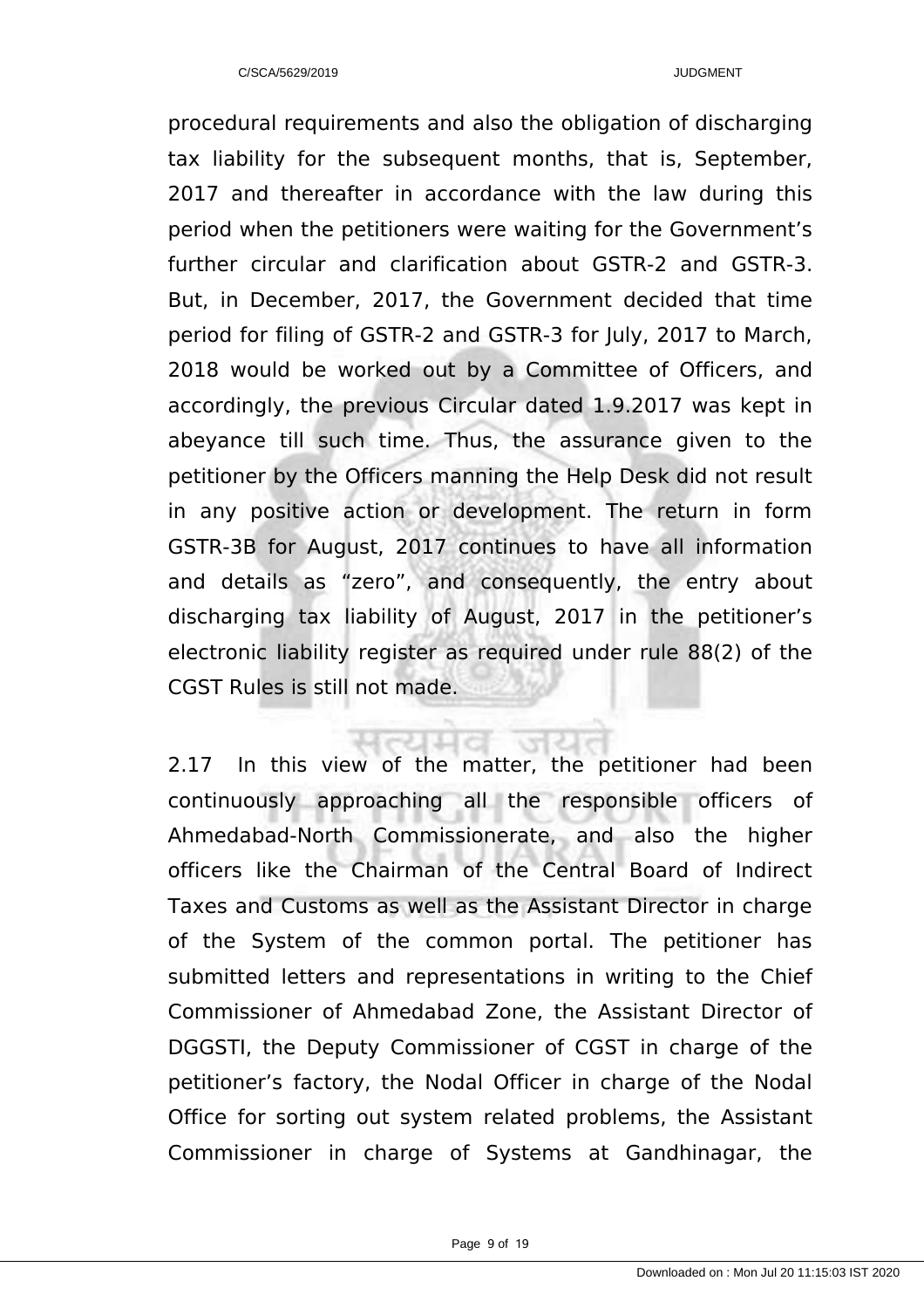Member of the Board at New Delhi etc.; and in all, twenty three request letters and representations have been made by the petitioner in writing from 21.9.2017 to 1.3.2019. However, the response received by the petitioner till the first week of March, 2019 was only by way of three letters. A letter dated 21.8.2018 has been received by the petitioner from the Assistant Commissioner (System) advising the petitioner to follow up the matter with the jurisdictional Commissioner who is the Nodal Officer. A letter dated 10.9.2018 has been received by the petitioner from the Joint Commissioner requesting the Commissioner of CGST and Central Excise, Ahmedabad-North for information about action taken on the petitioner's representations; and a letter dated 28.10.2018 (wrongly shown as dated 28.8.2018) from the Deputy Commissioner in charge of the petitioner's factory informing the petitioner that the matter stands referred to the higher formation.

2.18 It is the case of the petitioner that the jurisdictional Deputy Commissioner has, vide the above letter dated 28.10.2018, advised the petitioner to follow the instructions/guidelines mentioned in paragraph 3 of Circular dated 29.12.2017 (Annexure-"F" to the petition). But it is clarified by the Government of India at paragraph 3 of the circular that the GST Council has decided to keep in abeyance the scheme of correction/amendment of errors in GSTR-3B at the time of filing GSTR-2 and GSTR-3. Consequently, though advised by the jurisdictional Deputy Commissioner to do so, the petitioner could not have followed the instructions/guidelines mentioned in paragraph 3 of this circular. As a result of the petitioner's follow up for about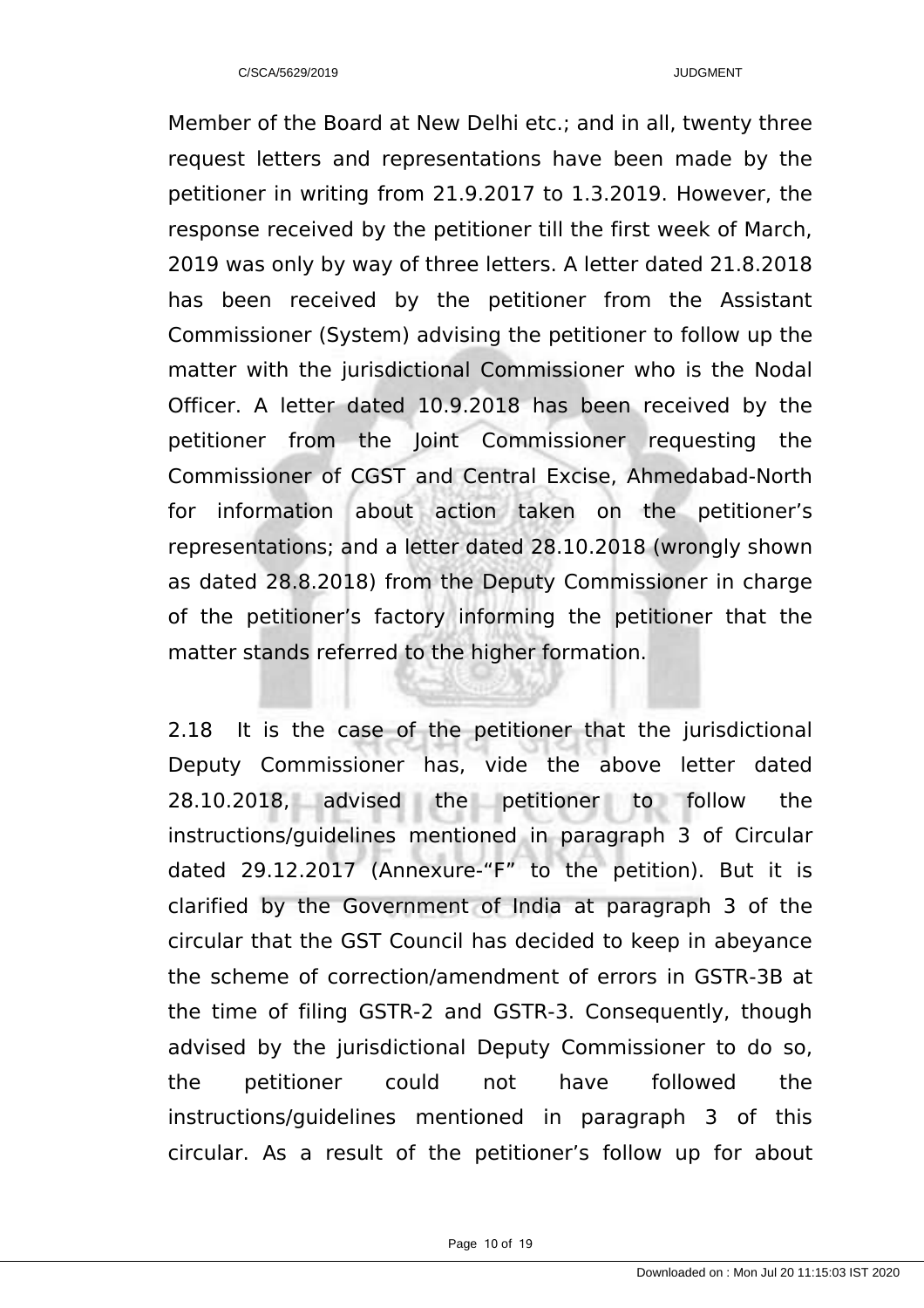eighteen months, now a decision has been communicated with the approval of the Principal Commissioner, Ahmedabad-North, informing the petitioner that the Senior Vice President, GSTN has informed that functionality of modifying GSTR-3B is not available because there is no such process defined under law. The petitioner is advised to follow the instructions/guidelines mentioned in paragraph 3 of the Circular dated 29.12.2017. On enquiry by the petitioner as to in what manner instructions/guideline mentioned in paragraph 3 of the above referred Circular should be followed, the petitioner has been informed by the Officers that the petitioner's case would fall under Common Error-I of Annexure to the above Circular, and as clarified for cases of "Liability was under reported", the petitioner should pay the liability of tax with interest.

2.19 In the aforesaid factual background, the situation that still prevails is that a formal entry in the petitioner's electronic liability register for discharging tax liability of August, 2017 is still not made in the system though the petitioner had paid the entire tax liability of August, 2017 by way of cash payment aggregating to Rs.114.51 crores (rounded off) and that of Rs.14.12 crores (rounded off) from legally availed ITC. Though true and full information about the tax liability and also its payment in respect of August, 2017 stands reflected in the return furnished in Form GSTR-1, the other return in Form GSTR-3B shows zero liability and also nothing about discharging the actual tax liability of August, 2017, the Unique Identification Number relating to discharge of such tax liability in August, 2017 is still not made in the System, that is, on the common portal, in respect of the petitioner's electronic liability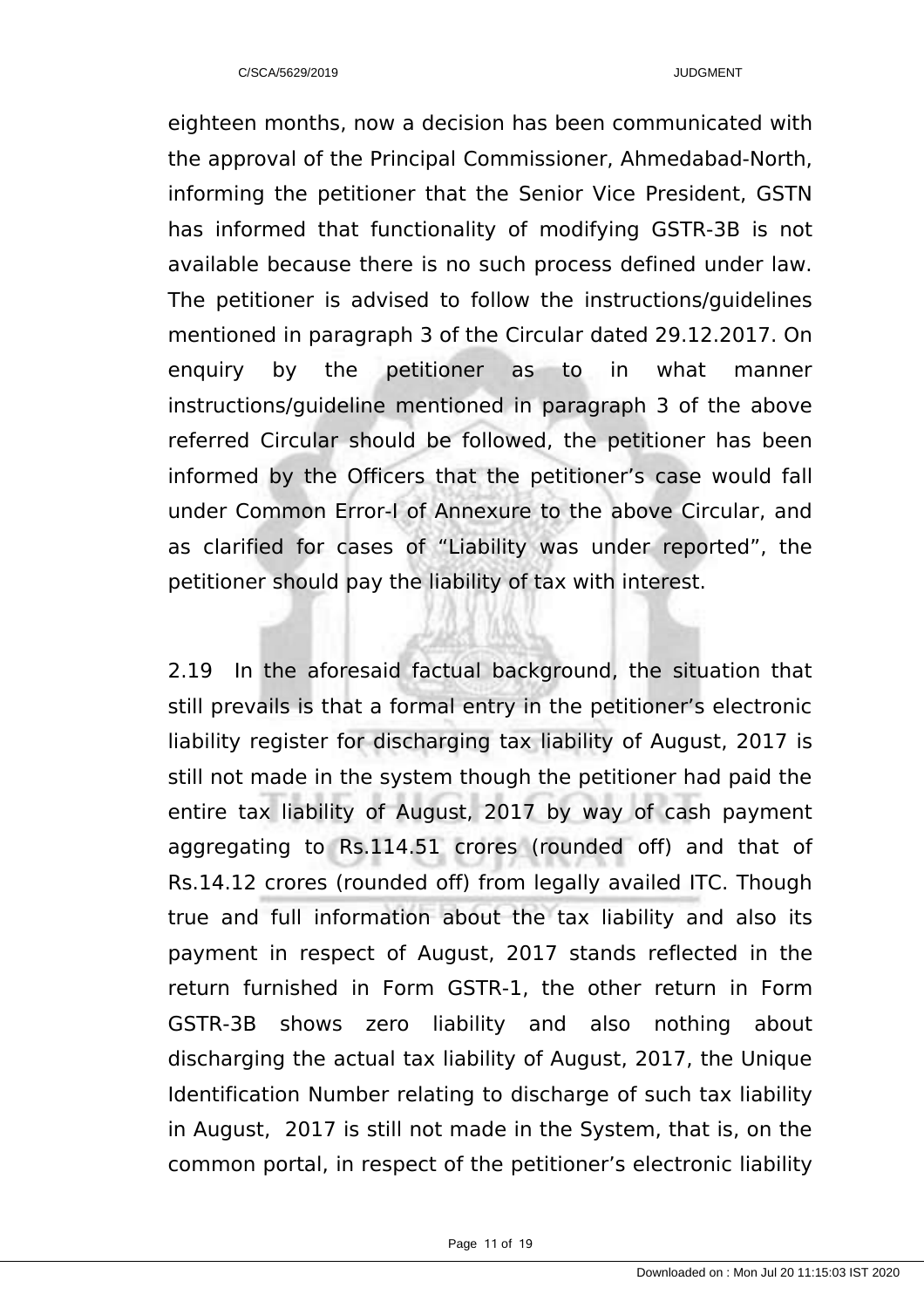register. It is the case of the petitioner that despite having paid the entire tax liability of August, 2017 within the time limit prescribed under law, as the petitioner is still considered as a defaulter as regards tax liability of August, 2017 exposing the petitioner to several consequences and there is no proper response from the respondents, the petitioner has approached this court seeking the reliefs noted hereinabove.

3. During the pendency of the present petition, the petitioner had filed an application being Civil Application No.1 of 2019 in the captioned writ petition, praying that the petitioner be permitted to file manually GSTR-3B for August, 2017 with the correct and true details and the respondents be directed to accept and acknowledge such GSTR-3B manually filed by the petitioner for August, 2017. The petitioner further sought a direction to the respondents to give effect to the details contained in GSTR-3B for August 2017 filed manually and to indicate discharge of the petitioner's GST liability for August 2017 in the electronic liability register as contemplated under rule 88(2) of the CGST Rules, 2017.

4. Vide order dated 7.5.2019, the application was allowed by permitting the petitioner to file GSTR-3B for August, 2017 manually, with correct and true details and the respondents were directed to accept and acknowledge such GSTR-3B manually filed by the petitioner for August, 2017.

5. Pursuant to the above order, the respondents, in an affidavit dated 3.9.2019, had taken a stand that in the interest of smooth functioning of GST, it is desirable and necessary that manual filing is not permitted. However, subsequently the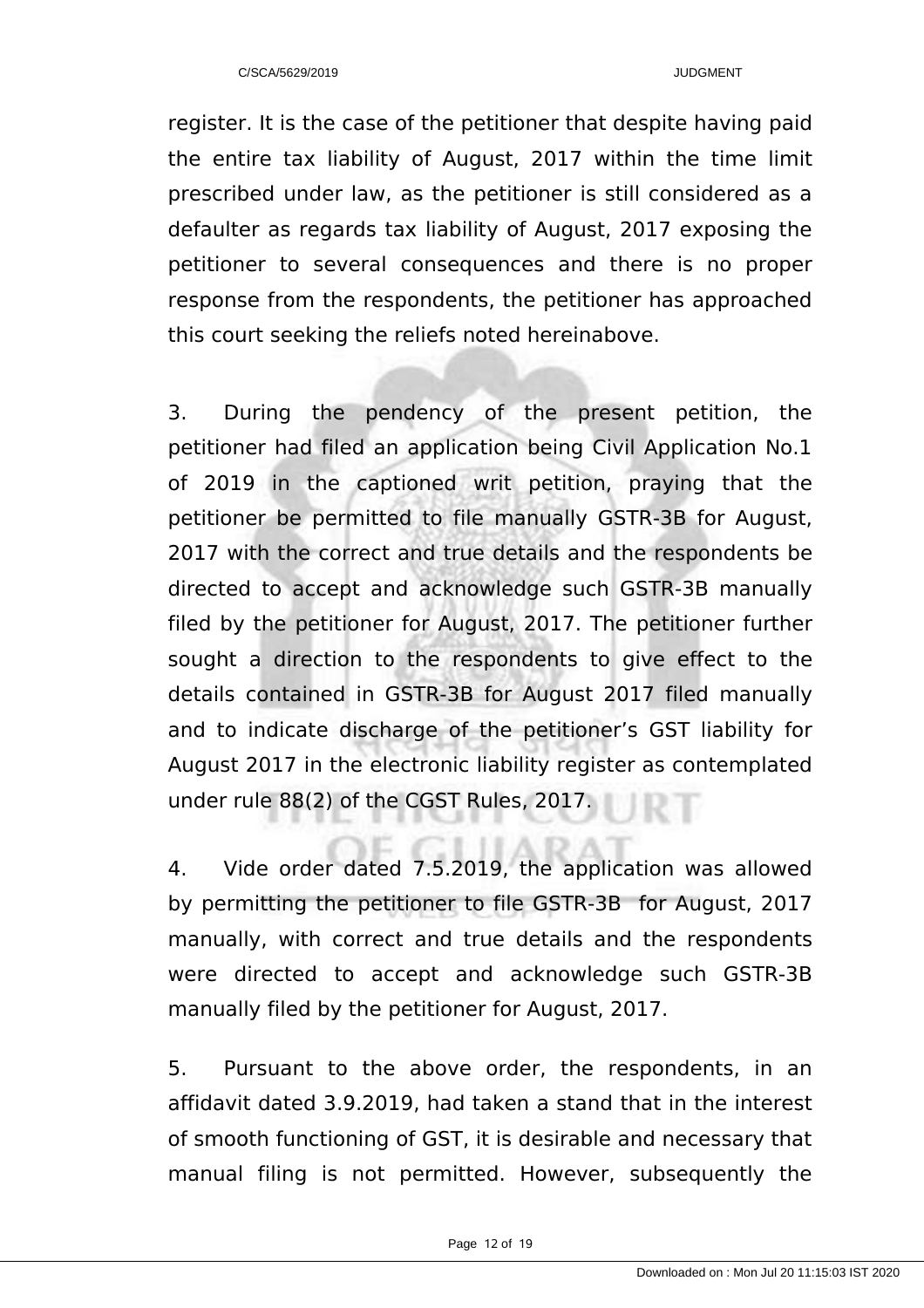learned senior standing counsel for the respondents had submitted before the court that in the case of the petitioner, while filing GSTR-3B for September, 2019 in October, 2019, the tax amount of August, 2017 may also be added and thereupon the details submitted in electronic GSTR-3B shall be accepted by the portal. The learned senior standing counsel also submitted that only the principal amount of tax liability of August, 2017 may be declared in such return, and not the liability of interest, subject to the outcome of the petition. Accordingly, it appears that the petitioner was permitted to file FORM GSTR-3B for September, 2019 with taxes payable for August, 2017 and the same has been accepted by the system and, accordingly, the amount of tax payable for August, 2017, which was lying with the designated bank has now been credited to the Government account and the taxes payable are now shown as nil.

6. In the light of the above events, the principal grievance voiced in the petition, therefore, no longer survives. However, the issue regarding liability to pay interest for eighteen months from 21.9.2017 to October 2019 at a substantially high rate of 18% per annum still remains to be addressed.

7. Mr. Paresh Dave, learned advocate for the petitioner invited the attention of the court to the averments made in the memorandum of petition, to point out that it is only after issuing the letter dated 7.3.2019, on the petitioner's inquiry, that the respondents informed the petitioner that its case would fall in the appropriate table set out in Circular No.26/26/2017-GST dated 29.12.2017. Reference was made to paragraph 7 of the affidavit-in-reply filed on behalf of the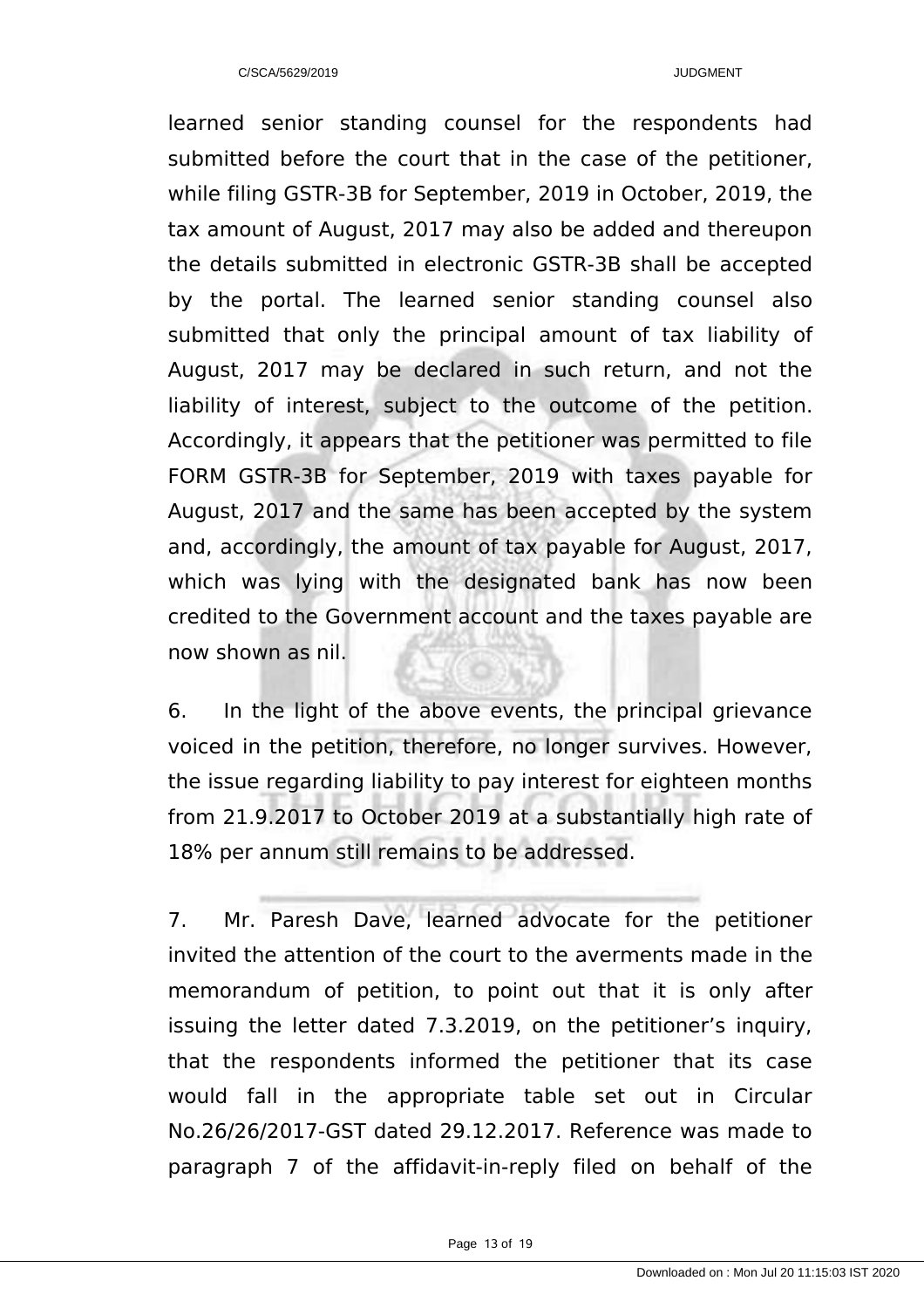respondents No.1, 2, 3 and 4, to point out that it is admitted therein that the petitioner was under a bona fide belief that since the issue would be resolved after filing GSTR-1 it did not enter into any e-mail or correspondence with any other authority. Referring to the affidavit-in-rejoinder filed by the petitioner in response to the affidavit-in-reply filed on behalf of the respondents, it was pointed out that in paragraph 5 thereof, it has been specifically averred by the petitioner that it was never informed in the past for paying tax amount with interest for August, 2017; and that the petitioner might have done that if such advice had been given in the past. Reference was made to the press releases, etc. for the glitches in the network delaying GST filing, to point out that the same also showed that there were reports of returns showing zero figures. It was submitted that despite the aforesaid categorical averments made in the affidavit-in-rejoinder as well as the aforesaid facts being pointed out in the further affidavit filed on behalf of the respondents, there is no denial or dispute in respect of the aforesaid facts. It was submitted that even at the time when the civil application was filed by the petitioners praying to be permitted to file the GSTR manually, which came to be decided on 7.5.2019, no suggestion or submission was made on behalf of the respondents for filing such return with only the principal amount of tax without showing interest for the intervening period for releasing the amount lying in the designated bank. It was pointed out that such suggestion was made by the respondents only on the  $16<sup>th</sup>$  or  $17<sup>th</sup>$  of October, 2019 and the suggestion was implemented by the petitioner on 20<sup>th</sup> October, 2019. It was pointed out that accordingly, the amount of Rs.114.51 crores and ITC of Rs.14.12 crores lying with the designated bank all along from 19.9.2017 has not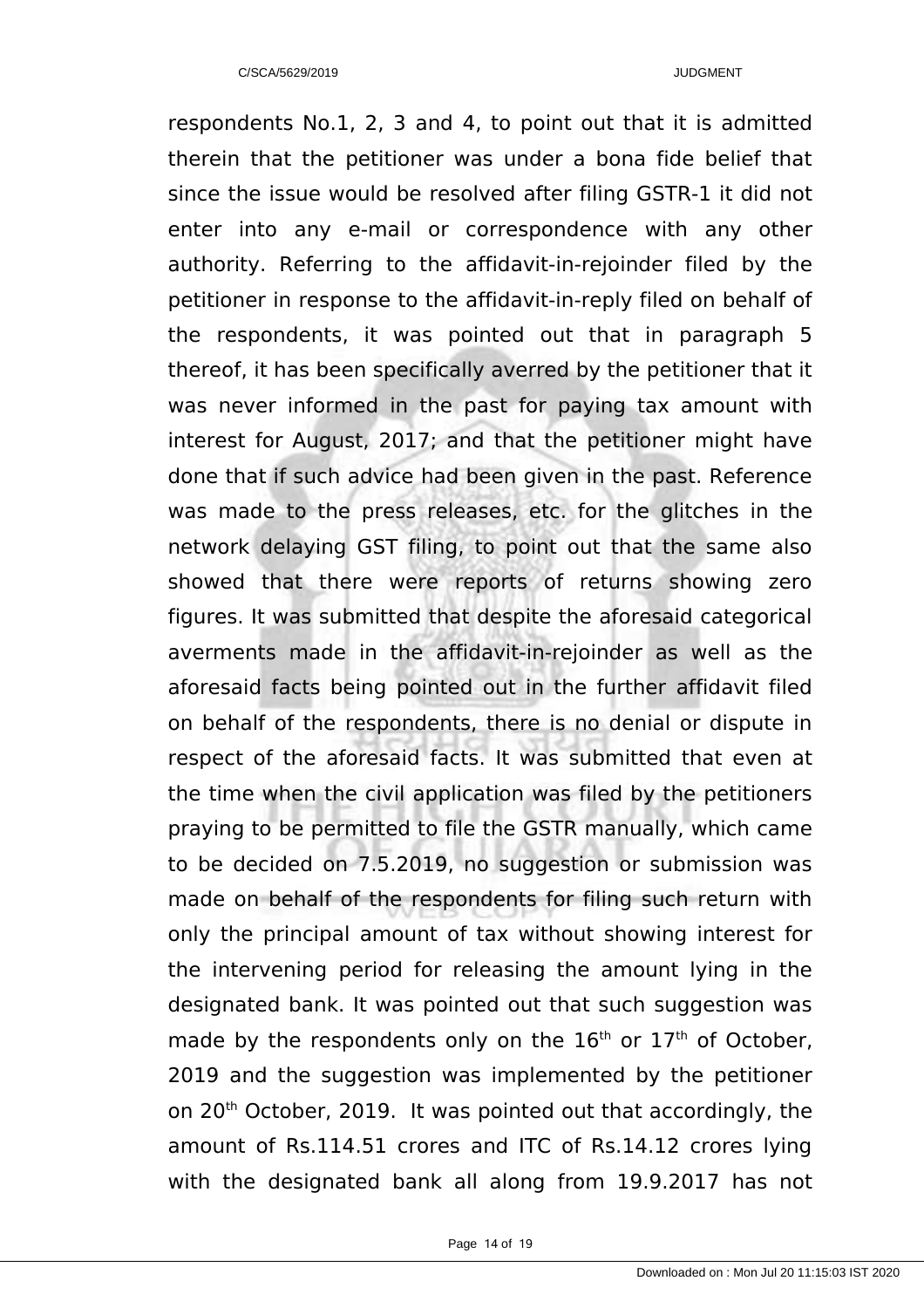been accepted as payment of tax for August, 2017. It was submitted that this could have been done in September, 2017 if the respondents had not given the petitioner to understand that the error would be corrected in view of the Circular dated 1.9.2017. It was pointed out that even during the course of hearing of the application/petition also, the respondents had submitted that the petitioner was asked to pay tax with interest only in March, 2019 after issuing the letter dated 7.3.2019, which was about eighteen months, after creating an impression which gave rise to a bona fide belief on the part of the petitioner that the issue would be sorted out in due course. It was submitted that the petitioner had duly filed the return for the month of August, 2017 and had also deposited that tax payable for such period; however, on account of glitches in the system such amount could not be credited to the Government account. It was submitted that the petitioner had thereafter immediately approached the respondent authorities for resolving the issue; however it was on account of the default on the part of the respondent authorities that the error could be corrected only in October, 2019. It was submitted that on account of default on the part of the respondents, the petitioner should not be saddled with the liability of paying excessive interest at the rate of 18% for the intervening period between the date of filing of the return and the filing of form GSTR-3B in October, 2019.

8. This court has also heard Mr. Nirzar Desai, learned senior standing counsel for the respondents, who has reiterated the averments made in the affidavit in reply filed on behalf of the respondents.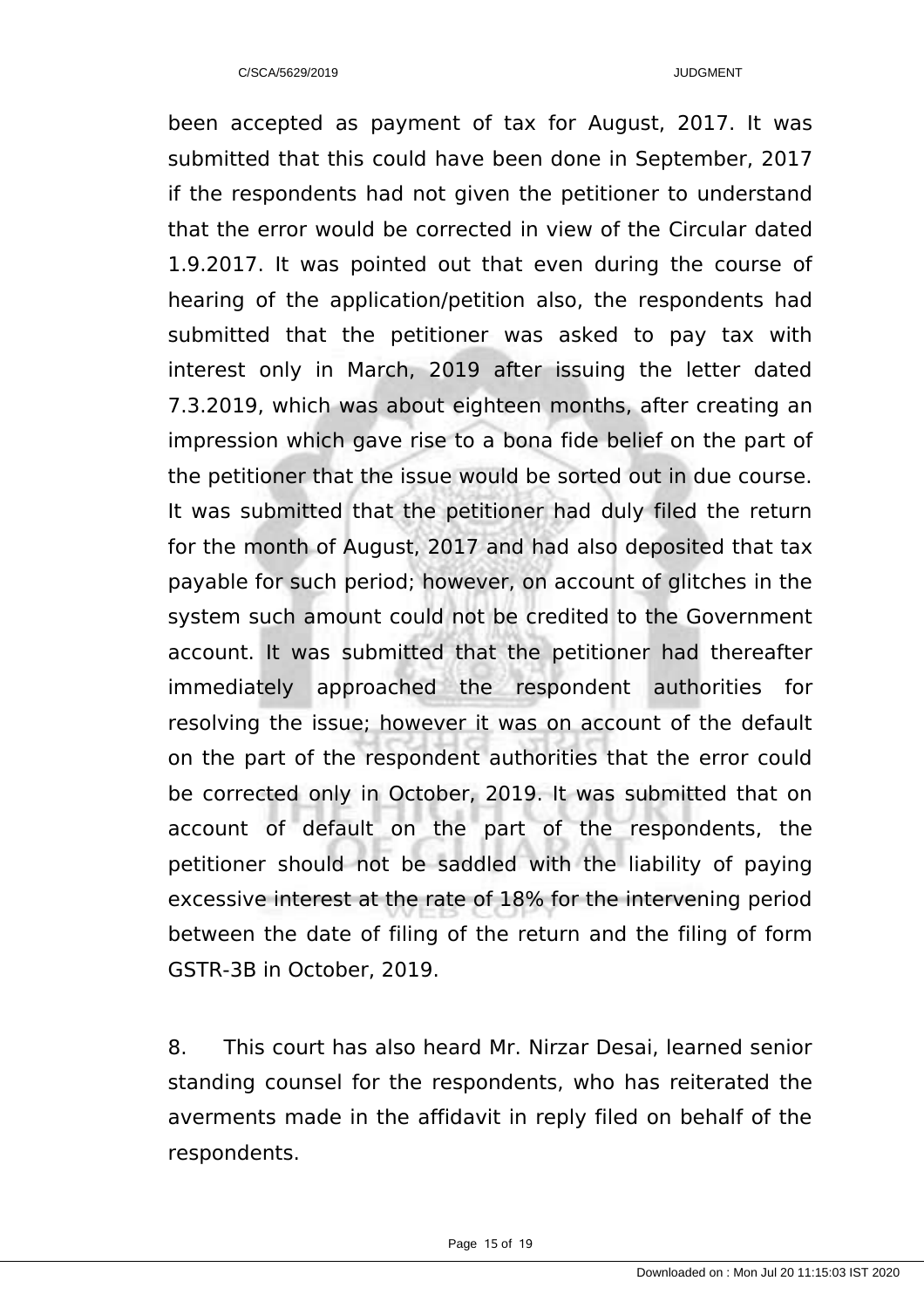9. From the facts noted hereinabove, it is apparent that the petitioner had uploaded the return for August, 2017 within the period provided therefor. The petitioner paid an amount aggregating to Rs.114,51,11,746/- in cash towards the tax liability and also made payment of Rs.14,12,35,762/- in the credit ledger as ITC utilisation; however the same was not entered in the petitioner's electronic liability register as provided under rule 88(2) of the CGST Rules. The situation therefore, is that though the petitioner had discharged the tax liability aggregating Rs 128.63 crores (rounded off), such liability was not shown as discharged in the electronic liability register only on account of glitches and crashing of the system on 20<sup>th</sup> and 21<sup>st</sup> September, 2017. Consequently, despite the fact that the petitioner had discharged the tax liability in time, it was still treated as a defaulter because all the figures in GSTR- 3B for August 2017 are zeros owing to system failure.

and ak

10. As noticed earlier, immediately thereafter, the petitioner had contacted the respondent authorities and had made attempts to do whatever, it was told. However, it was only by the communication dated 7.3.2019, that the petitioner was informed that the Central Board of Excise and Customs had issued Circular No. 26/26/2017-GST dated 29.12.2017 wherein it has been specified that the tax payer may adjust the amount not paid or short paid or excess paid in the GSTR-3B of the previous month in the return of the following tax period. It was further stated that the petitioner was already requested to follow the instruction/guideline mentioned in paragraph 3 of Circular No.26/26/2017 dated 29.12.2017 by the Deputy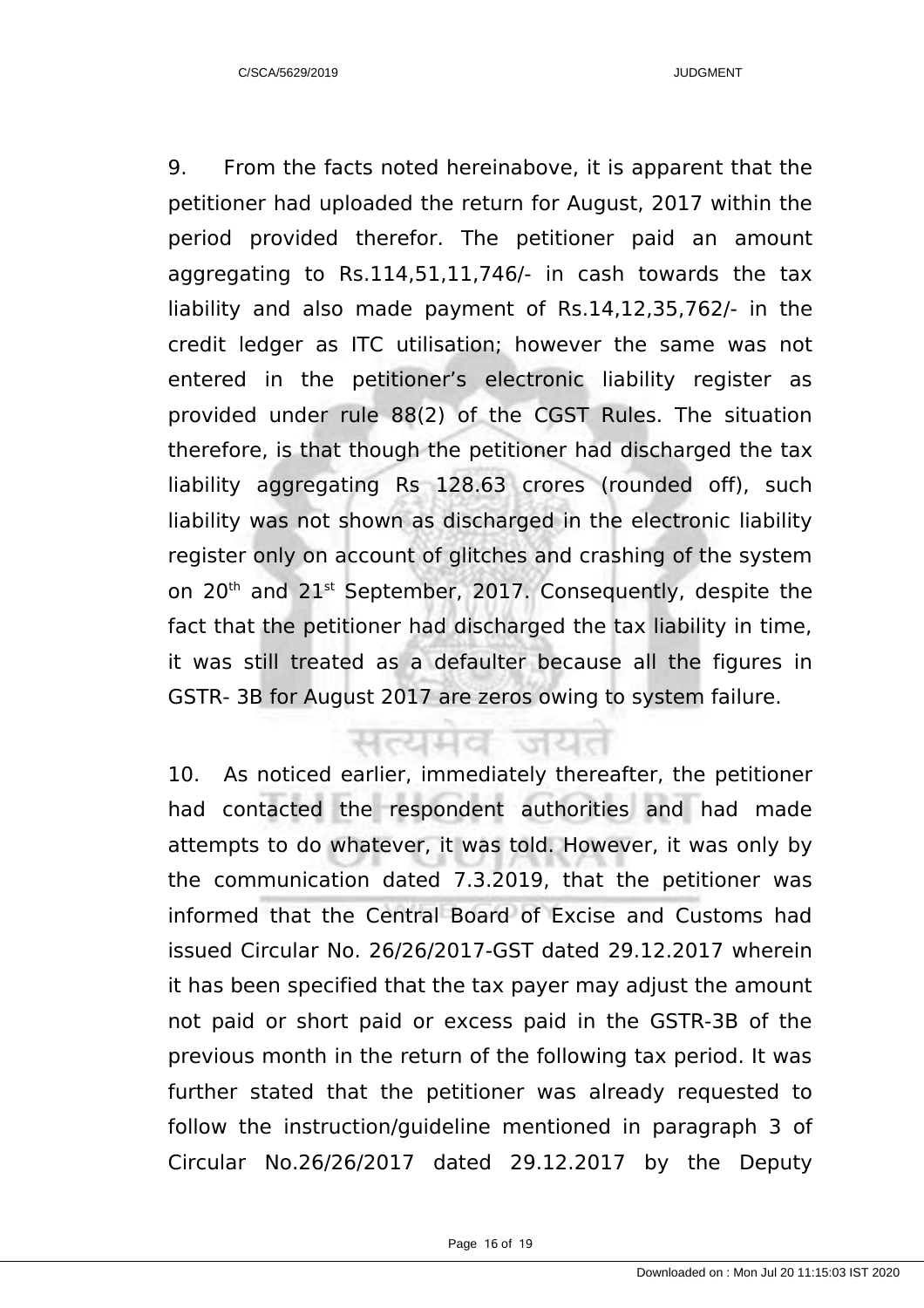Commissioner vide their office letter dated 28.10.2018.

11. In terms of the above Circular No.26/26/2017-GST dated 29.12.2017, the petitioner was required to report the additional liability in the return of the next month and pay tax with interest. In effect and substance, therefore, the petitioner was required to pay interest at the rate of 18% for a period of eighteen months on the tax liability which it had already discharged on time, without there being any default on its part.

12. From the facts as emerging from the record, it is manifest that despite the fact that the petitioner had approached them at the earliest point of time, the respondent authorities maintained silence for a considerable period of time and did not provide remedial measures till directed by this court. The errors in uploading the return were not on account of any fault on the part of the petitioner but on account of error in the system. In these circumstances, it would be unreasonable and inequitable on the part of the respondents to saddle the petitioner with interest on the amount of tax payable for August 2017, despite the fact that the petitioner had discharged its tax liability for such period well within time.

#### **WEB COPY**

13. The respondents, in paragraph 19 of their affidavit-inreply, have submitted that CIN is generated after deposit of money by the petitioner for the purpose of payment of tax. CIN is generated by the authorised banks/ Reserve Bank of India (RBI) when payment is actually received by such authorised banks or RBI, which then is seen as credit balance in the electronic cash ledger of the petitioner. In response to such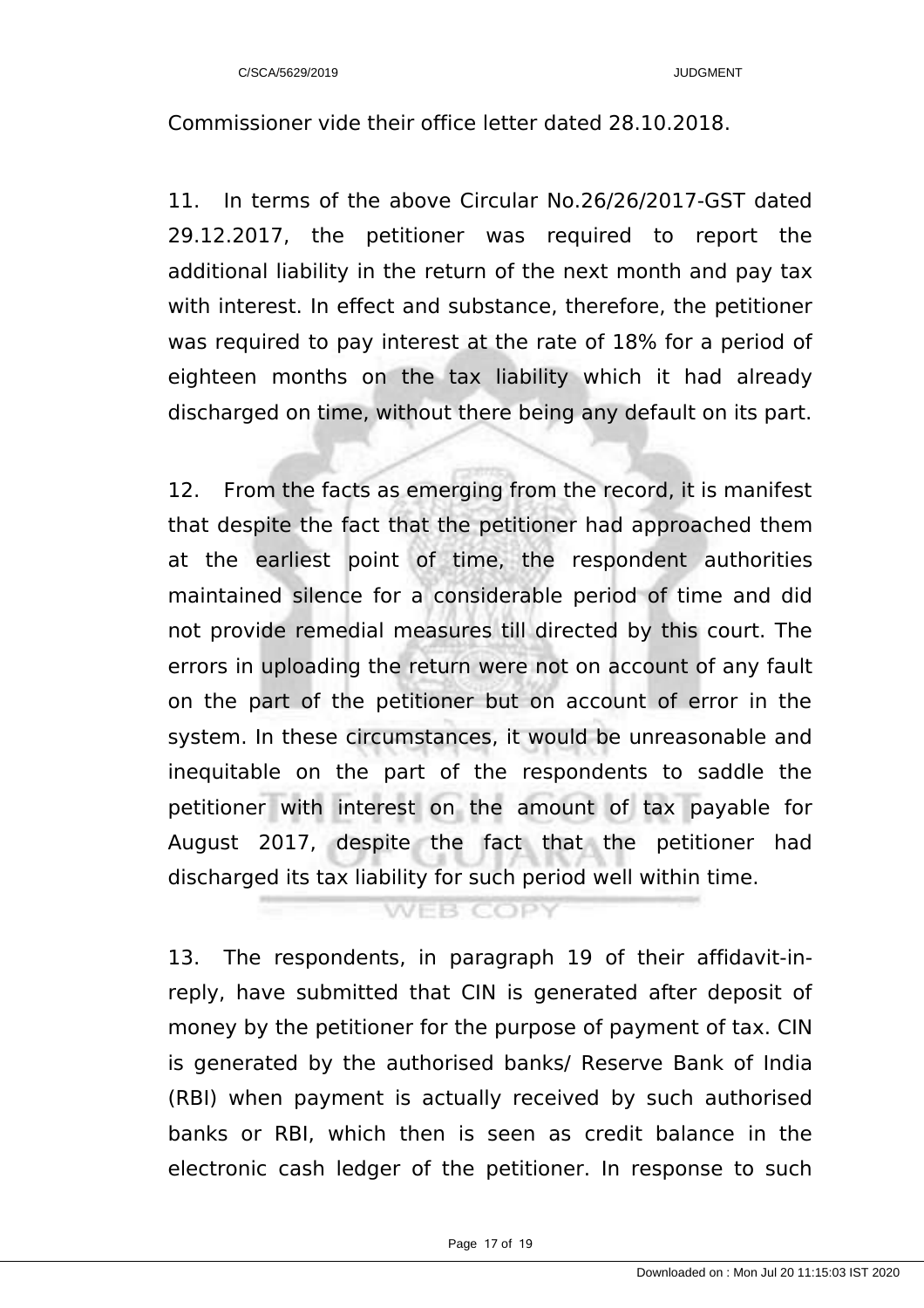submission made on behalf of the respondents, the learned advocate for the petitioner invited the attention of the court to the averments made in paragraphs 5.4 and 5.5 of the petition, wherein it has been stated that when any payment is made by an assessee by internet banking, a number for the challan for making payment is generated, which is known as Challan Portal Identification Number (CPIN). For two challans dated 19.9.2017, through which the petitioner has paid a total sum of Rs.114.51 crores (rounded off), such CPINs have been generated on the common portal, and such numbers appear on the challans with other details. CPIN for payment of taxes by the petitioner are 17092400195007 and 17092400195744. On successful credit of the amount to the concerned Government account maintained in the authorised bank, a Challan Identification Number is generated by the collecting bank, and the same is indicated in the challan as laid down under subrule (6) of rule 87 of the CGST Rules. In the petitioner's case, such CINs have been generated, and such Challan Identification Numbers have been recorded on the challans also, which are HDFC17092400195007 and HDFC17092400195744. These facts have not been disputed by the respondents. Thus, it is evident that the amount in question had actually been deposited by the petitioner on 19.9.2017 for the purpose of payment of tax and was received in the bank designated by the respondents. Moreover, it is an admitted fact that Rs.114.51 crores (rounded off) paid in the designated bank on 19.9.2017 and also input tax credit of Rs.14,12,35,762/- debited on 19.9.2017 have been lying to the credit of the GST Department, and the petitioner has not utilised this sum aggregating to Rs.128.63 crores (rounded off) for discharging any other tax liability.

Page 18 of 19